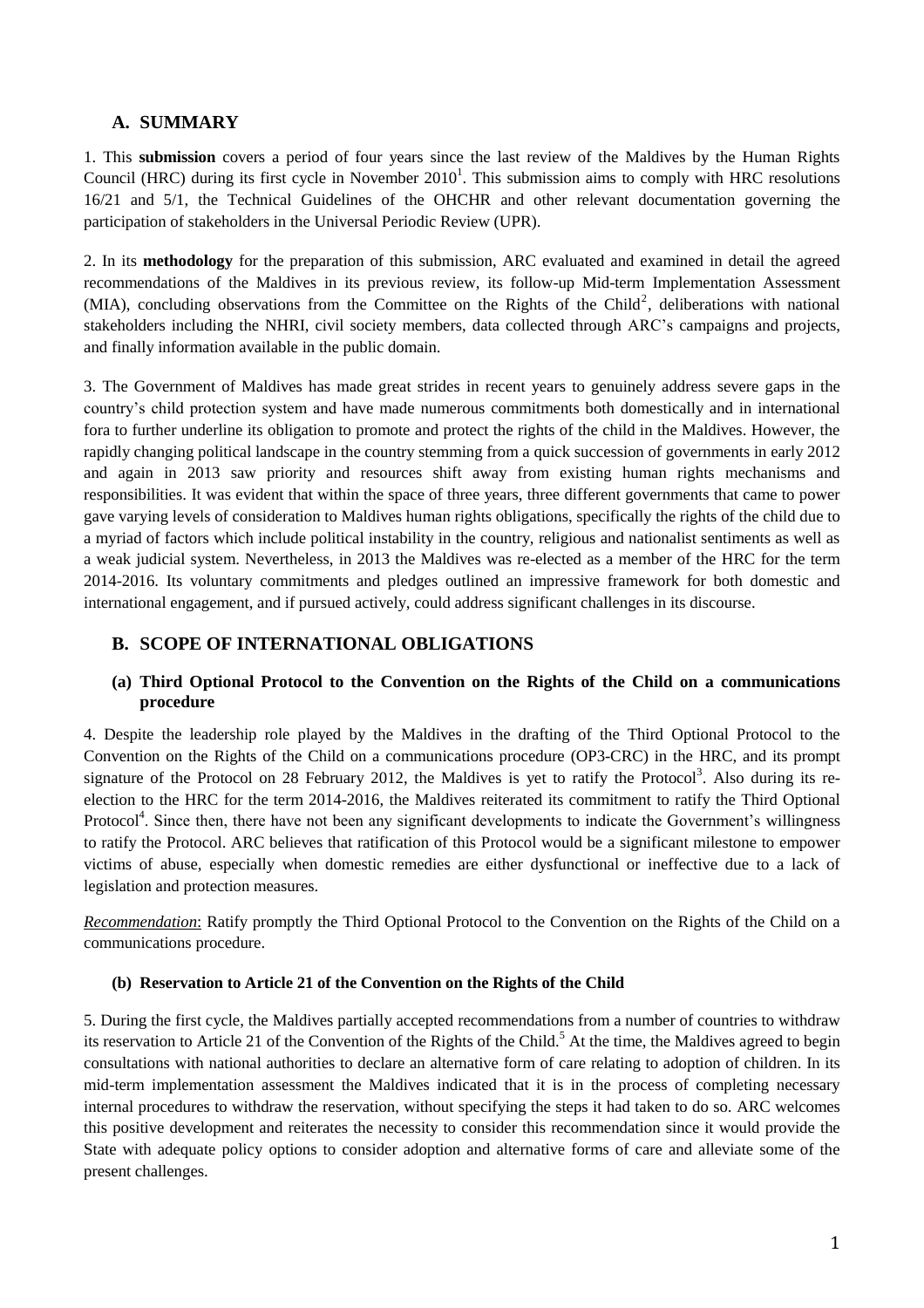*Recommendation*: To review the reservation made to Article 21 of the CRC with a view to withdrawing or limiting it.

# **C. CONSTITUTIONAL AND LEGISLATIVE FRAMEWORK**

## **(a) Law on Child Protection**

6. A "Child Protection Act" is currently being drafted by the State. Members of civil society did have a limited opportunity to provide their inputs and it remains unclear if those inputs were considered or incorporated. ARC had proposed amendments to the existing draft to ensure its compliance with the CRC as well as with international standards and best practices. This draft will replace the Child Rights Protection Act<sup>6</sup> (9/1991) which was signed into law before the ratification of the CRC by the Maldives in 1991 and is therefore outdated, and does not include key provisions and principles of the CRC. ARC hopes that the new Act will incorporate important measures for the protection of children and that the draft will be submitted to the Parliament at the earliest.

*Recommendation*: To complete the enactment of the draft Child Protection Act and to ensure that it is brought in line with the provisions of the CRC.

*Recommendation*: To safeguard the rights of the child, especially the girl child by including special provisions in the draft Act to counter child, early and forced marriage and to criminalize such attempts involving children under the age of 18 as sexual abuse offenses against children.

## **(b) Law on Sexual Abuse of Children**

7. In 2009 the Parliament enacted the Child Sex Abuse Offenders (Special Provisions)  $Act<sup>7</sup>$  to set out for the first time in the country, measures to deal with child sex offenders including during the investigative and judicial stages and also procedures to monitor convicted offenders following their release from imprisonment. It was hailed as a landmark achievement in criminalizing the use of child prostitution and pornography in the country and was a genuine attempt to incorporate into the domestic legal framework, provisions of the Optional Protocol to the CRC on the Sale of Children, Child Prostitution and Child Pornography, which the Maldives acceded to in May 2002.<sup>8</sup>

8. However, the Act itself failed to address certain issues deemed sensitive in society. For example, Article 14 states that *"sex offenses within this law shall not be deemed as an offense when carried out with a child with whom the person has marital relations with as per Islamic principles"* 9 . ARC believes this greatly undermines efforts to combat child, early and forced marriage in the Maldives, which is largely unreported and is on the rise at an alarming rate. Furthermore, the Article in question goes against Maldives' own commitments and obligations under both the CRC and the CEDAW and runs contrary to the international positions taken by the Maldives, most recently as a co-sponsor of HRC resolution 24/23 entitled *"Strengthening efforts to prevent and eliminate child, early and forced marriage"*<sup>10</sup> and UN General Assembly resolution 68/148 entitled *"Child, early and forced*  marriage".<sup>11</sup>

*Recommendation:* Amend the Child Sex Abuse Offenders (Special Provisions) Act to repeal Article 14 of the Act, which perpetuates and exacerbates child, early and forced marriage in the country.

*Recommendation:* Implement as required by the law, all provisions and measures pursuant to the enforcement of the Child Sex Abuse Offenders (Special Provisions) Act, especially Article 48 concerning the testimony of a child during the trial process and, Article 57 that stipulates the establishment of a "sex offender's registry".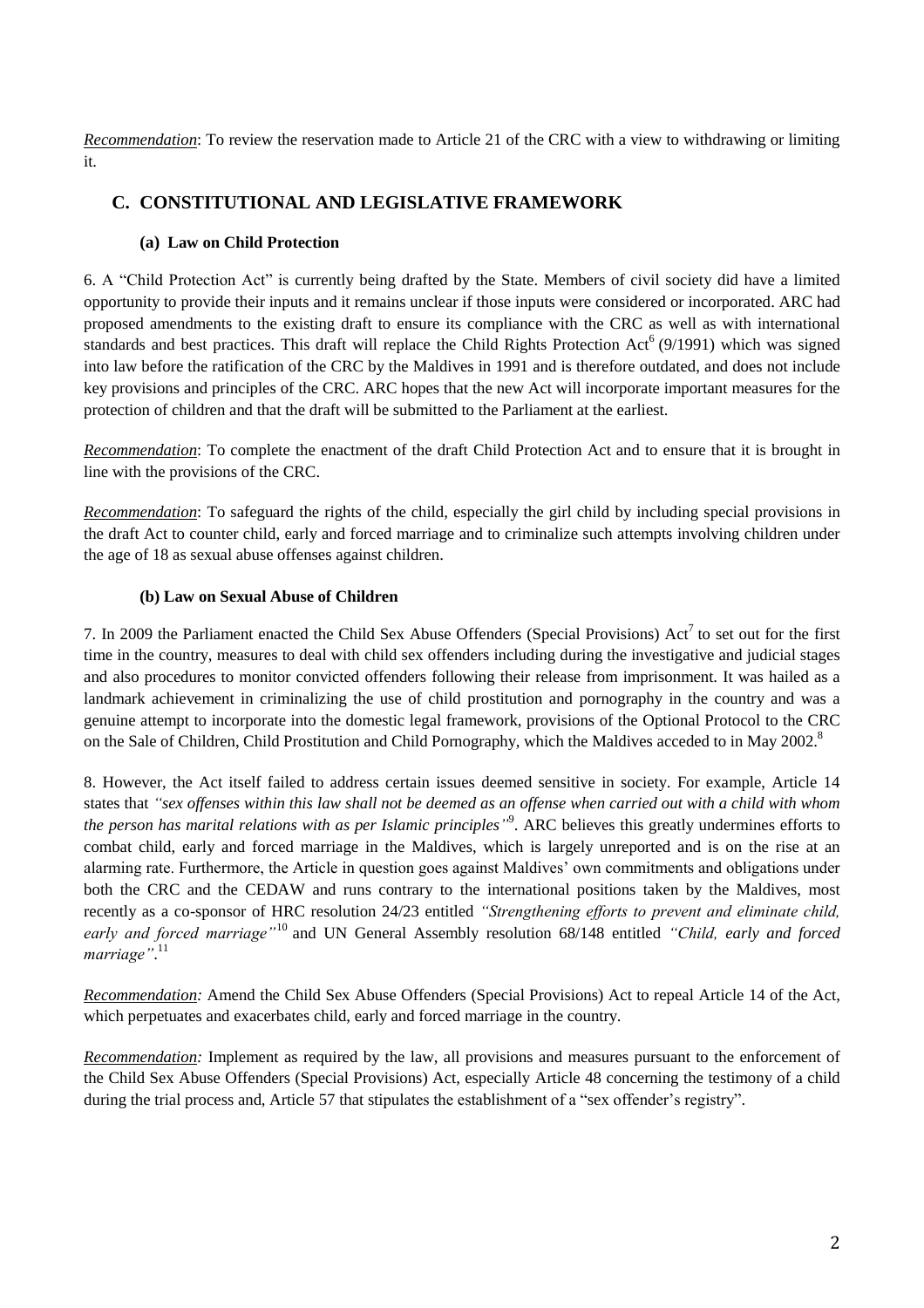#### **(c) Penal Code**

9. The new Penal Code (9/2014) was signed into law on 13 April 2014 following almost a decade of consultations in the Parliament to replace the Penal Code of 1961. However, the new Code provides a one-year grace period between the date of ratification and entry into force, enabling the new Code to come into effect in April 2015. While the new Penal Code is a remarkable improvement to its predecessor, some articles and provisions in the Code fell short of Maldives international commitments. For example, minors could still be sentenced to death in contravention of Article 37 of the CRC and Article 6 of the ICCPR. Despite the contradictions, the Government has publicly stated that the new Code is in line with recent public calls to reintroduce the death penalty following a spate of high-profile crimes in the country. The Government was of the view that the new Penal Code imposes a higher burden on the State including the Judiciary in passing sentences.<sup>12</sup>

10. The Maldives has long resisted calls to abolish the death penalty and corporal punishment in the country despite being formerly committed to maintain a moratorium on the use of the death penalty<sup>13</sup>. However, in 2012 the Maldives abstained in its vote in the UN resolution 67/176 entitled 'Moratorium on the use of the death penalty', which was a change in position given the fact that the Maldives voted in favor of the same resolution in  $2010^{14}$ . Since then, the Government has argued that any moves to abolish the death penalty or corporal punishment would be in contravention to Article 10 of the Constitution<sup>15</sup>.

11. In May 2014, two minors were sentenced to death over crimes that were committed when they were minors<sup>16</sup>. While the new Penal Code specifically states that minors convicted of murder sentenced to death shall only be executed once they turn  $18^{17}$ , under international law minors who were convicted of offences committed under the age of 18 shall not be sentenced to death.

*Recommendation:* Since the Maldives does not have any reservations to Article 37 of the CRC and Article 6 of the ICCPR, ARC recommends that the State uphold its international legal obligations and adopt immediate measures to undertake an absolute ban on the death sentence against persons below the age of 18 at the time when the offence was committed.

#### **(d) Law on Human-Trafficking**

12. On December 2013, the Prevention of Human-Trafficking Act (12/2013) was signed into law by the Parliament following the continuous inclusion of the Maldives in the "Tier 2 Watch List" of the United States Department of State Report on Trafficking in Persons<sup>18</sup>. The Maldives had been on the Watch List for three consecutive years and faced a further downgrade to Tier  $3^{19}$  when the Government took action to pass legislation despite previous initiatives to stem the flow of forced labour and sex trafficking.

13. The Act includes a separate chapter and specific sections on protecting children from human trafficking and sexual exploitation with harsher punishments to offenders<sup>20</sup>. The Maldives must be commended for adopting this legislation following years of debate on how best to approach this issue, but there are a number of steps that still need to be taken to ensure that the Act is fully implemented to counter human trafficking, forced labour and sexual exploitation.

*Recommendation*: To fully implement the Prevention of Human Trafficking Act in the Maldives by formulating all the necessary guidelines and procedures as required by the Act, especially (a) to identify child victims of trafficking and (b) to provide humanitarian and legal assistance to potential child victims.

*Recommendation*: ARC welcomes the ratification of the United Nations Convention against Transnational Organized Crime by the Maldives in  $2013^{21}$ , and recommends that the Government accede to the Protocol to Prevent, Suppress and Punish Trafficking in Persons Especially Women and Children.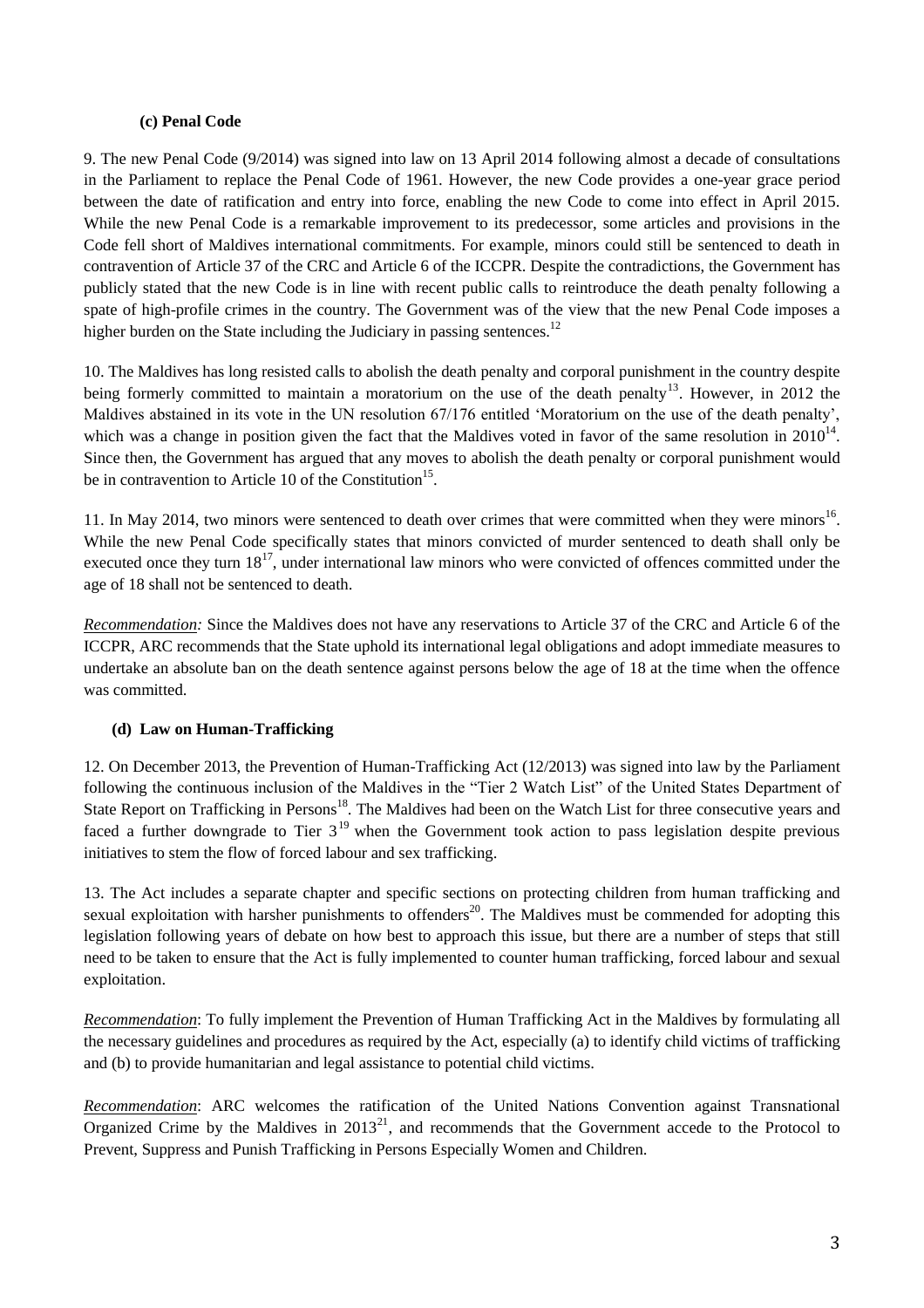# **D. INSTITUTIONAL AND HUMAN RIGHTS INFRASTRUCTURE**

## **(a) Children's Shelters**

14. here are currently three children's shelters in the Maldives, *"Kudakudhinge Hiya"* and *"Amaan Hiya"* in Villi-Male', and the *"Education and Training Centre for Children" (ETCC)* in the island of Maafushi. The shelters are a home to orphans, neglected, abused, at risk or abandoned children in the country between the ages of infancy and adulthood (0-18 years). Although the shelters are supervised by the Ministry of Gender and Law, they all face a litany of challenges in its day-to-day operations often exacerbated by an inadequate number of qualified professional staff and careworkers.

15. ARC remains deeply concerned about the welfare of children in shelters, particularly issues ranging from children's play needs, education, health and safety, as well as the policies concerning the placement of children in the shelter and the manner of their reintegration to society. The lack of established procedures and guidelines to prepare children for the physical relocation of their environment often lead to traumatic experiences and there have also been instances where children have been returned to their own families only to be brought back to the shelter following re-victimization.

16. Children in shelters continue to face discrimination in the mainstream school system from some of the teachers, students, and their parents. They are often excluded from extracurricular activities, are labeled or suffer targeted abuse mainly because of their foster nature and the absence of parents or legal guardians to supervise their school activities. Children are not prepared for life outside the shelter and are also not provided adequate psychosocial support including counseling, which contributes to several behavioral issues.

17. Effective policies and regulations are also needed on reporting and dealing with abuse and neglect within shelters themselves. An efficient staff monitoring and investigation system needs to be put in place to avoid the risk of abuse to children by careworkers and members of staff.

*Recommendation*: To promptly approve and implement the National Minimum Standard Guidelines and Standard Operational Procedures for children's shelters, and other policies and regulations to ensure that decisions concerning children in alternative care, are based on the best interests of the children.

*Recommendation*: To establish an effective and transparent monitoring mechanism by the State to oversee any relocation of children from the Children's Shelter, including their reintegration into society, to ensure that such transitions are well planned, and guarantees that they are relocated into a safe environment which provides a higher standard of care and protection.

# **E. CAPACITY-BUILDING & TECHNICAL ASSISTANCE**

## **(a) Capacity-Building**

18. The child protection system in the Maldives is considered extremely limited in its ability to respond to the needs of children, either in matters of welfare or in prevention and prosecution of offenders due to an acute deficiency in capacity and expertise at different levels within the system. The well-known case of the 15-year old rape victim who was sentenced to flogging for pre-marital sex shocked the country and drew widespread international condemnation<sup>22</sup>. The case exposed huge gaps in the capacity of line ministries and agencies, the judicial sector and the Police Service in dealing with such cases of abuse, and the lack of political will and technical capabilities to implement necessary changes. ARC believes that international assistance to enhance and strengthen those capabilities is absolutely vital to strengthen both the child protection system and the ability of the State to effectively promote and protect the rights of the child.